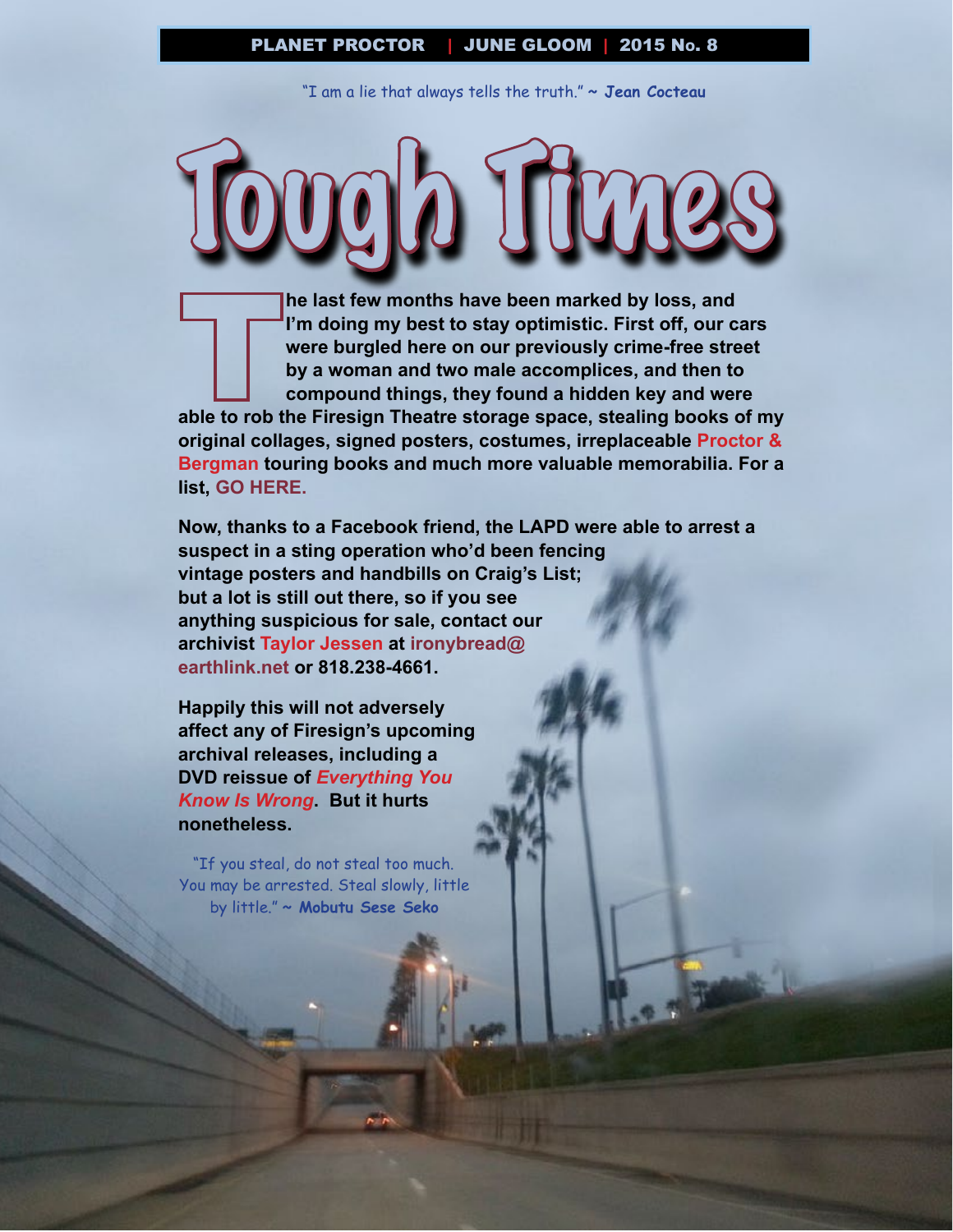## HE WALKS AGAIN BY NIGHT

**But the worst blow of all was the unexpected death of my beloved partner and longtime friend, Phil Austin, from heart failure last Friday morning at his home on Fox Island, Washington, after a protracted bout with cancer.** 



**He was the sharpest, deepest, funniest and most seriously surrealistic writer I have ever known – and a hell of an actor to boot. Our friendship deepened over the years, and both Melinda and I grew to love him as unconditionally as his six dogs, which were by his side when he passed.** 

**The loss is incalculable, and we will miss him greatly; but in keeping with his wishes, there will be no public memorial. Donations can be made to [THE HUMANE](http://www.thehumanesociety.org)  [SOCIETY](http://www.thehumanesociety.org) and I will be dedicating the next orbit to him his inseperable wife of 44 years, Oona.**

**Rest in Peace, Regnad Kcin.**

"Serious actor with the capacity to be funny. All races all sizes…" **~ Casting Call**

#### AFTER THE BEEP

"Hi Bob, This is Alan next door. I'm sorry buddy, but I have a confession to make. I've been riddled with guilt these past few months and have been trying to pluck up the courage to tell you to your face, but I am at least now telling you in a text as I can't live with myself a moment longer without your knowing.

"The truth is that day and night I have been sharing your wife when you're not around – in fact, probably more than you. I haven't been getting it at home recently, but I know that's no excuse. The temptation was just too much. I can no longer live with the guilt and I hope you will accept my sincerest apologies and forgive me, and I promise that it won't happen again."

Bob immediately grabbed his gun, went next door and shot the neighbor dead. He returned home, poured himself a stiff drink and sat down on the sofa. He took out his phone and saw he had another message from his neighbor.

> "Hi Bob, This is Alan next door again. Sorry about the typo in my last text. I expect you worked it out anyway, but as I'm sure you noticed my autocorrect changed 'WiFi' To 'Wife.' Technology hey!? Hope you saw the funny side of that."

Before Pearl Harbor, Navy Command was called CINCUS (sink us), the Army's Infantry shoulder patch was a swastika and Hitler's train was named Amerika. **~ Phil's Phunny Phacts**

#### DEADLY DATA

THROUGHOUT THE 'PLANET,' CLICKING DARK RED TYPE OPENS A RELATED INTERNET I INK

> Americans killed annually: By Marijuana overdoses, **none**; by Ebola, **1**; snakebites, **2**; ISIS, **3**; drones, **5**; football, **12**;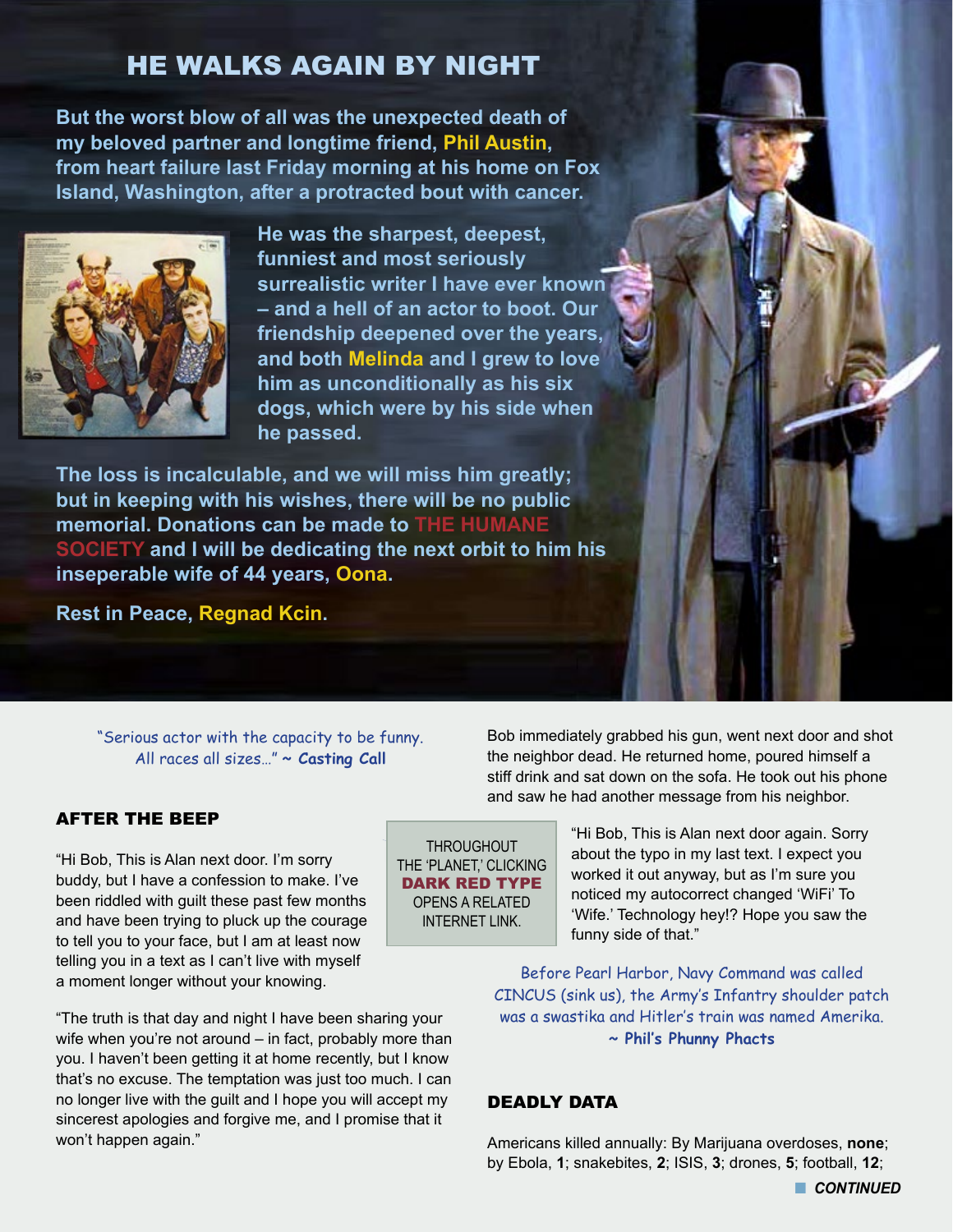cow attacks, **20**; bee stings, **100**; and police, **1,100**.

But who's counting…

Texting kills **6,000** annually and hippos **2,900**. Falling out of bed kills **450** while falling icicles in Russia kill more than **100** each year. Swing sets kill about **20**, while falling vending machines kill an average of **13**. And, pencils are the weapon of choice in around **100** murders a year.

Pencils down, folks…

"I'd rather have real arrogance than false humility." **~ Joni Mitchell**

#### WHAT'S THE STORY?

**At 8** ... you take her to bed and tell her a story.

**At 18** ... you tell her a story and take her to bed.

**At 28** ... you don't need to tell her a story to take her to bed.

**At 38** ... she tells you a story and takes you to bed.

**At 48** ... she tells you a story to avoid going to bed.

**At 58** ... you stay in bed to avoid her story.

**At 68** ... If you take her to bed, that'll be a story.

**At 78** ... What story? What bed? Who the hell are you?

A nice Jewish girl shows up with an African man wearing a grass skirt, war paint, a headdress and a spear. The mom says, "I told you to marry a RICH doctor!" **~ Steven Alan Green**

#### FOLLOW THE FOX

According to **[A STUDY](http://papers.ssrn.com/sol3/papers.cfm?abstract_id=2604679)** conducted by **Bruce Bartlett**, a top official in the first **George Bush** administration and a domestic policy adviser to **Ronald Reagan**, "Republican voters get so much of their news from **FOX**, which cheerleads whatever their candidates are doing or saying,

that they suffer from wishful thinking and fail to see that they may not be doing as well as they imagine, or that their ideas are not connecting outside the narrow party base."

Indeed, FOX viewers tend to be less informed about current affairs than people who watch mainstream news and even people who don't follow the news at all. Bartlett found that FOX News viewers tend to have misguided beliefs about the Iraq War, the Affordable Care Act and other major issues and often hold a bias against Muslims.

This is especially problematic, he said, because "many conservatives now refuse to even listen to any news or opinion not vetted through FOX and to believe whatever appears on it as the gospel truth." And that's why they call it Faux News.

"You can't convince a believer of anything; for their belief is not based on evidence, it's based on a deep seated need to believe." **~ Carl Sagan**

#### **TRIPPY**

Billy Bob tells Luther, "This year I'm gonna do my vacation different. The last few years, I took your advice

about where to go. Three years ago you said to go to Hawaii. I went to Hawaii and Lurlene

got pregnant. Then two years ago, you told me to go to the Bahamas, and Lurlene got pregnant again. Last year you suggested Tahiti and darned if Lurlene didn't get pregnant again."

"So," Luther asks, "whacha you gonna do this year that's different?"

"I'm taking Lurlene with me."

"Honesty, for me, is usually the worst policy imaginable." **~ Patricia Highsmith**

#### FREE RANGING PROFITS

The market research firm **Mintel** released **[A STUDY LAST](http://www.mintel.com/press-centre/food-and-drink/over-half-of-us-consumers-think-organic-labeling-is-an-excuse-to-charge-more)  [WEEK](http://www.mintel.com/press-centre/food-and-drink/over-half-of-us-consumers-think-organic-labeling-is-an-excuse-to-charge-more)** showing that about half of all consumers think labeling something organic is just an excuse for higher

**n** CONTINUED



**FAIRLY UNBALANCE** 

**IDIOT WIND Blowing every time you move your mouth**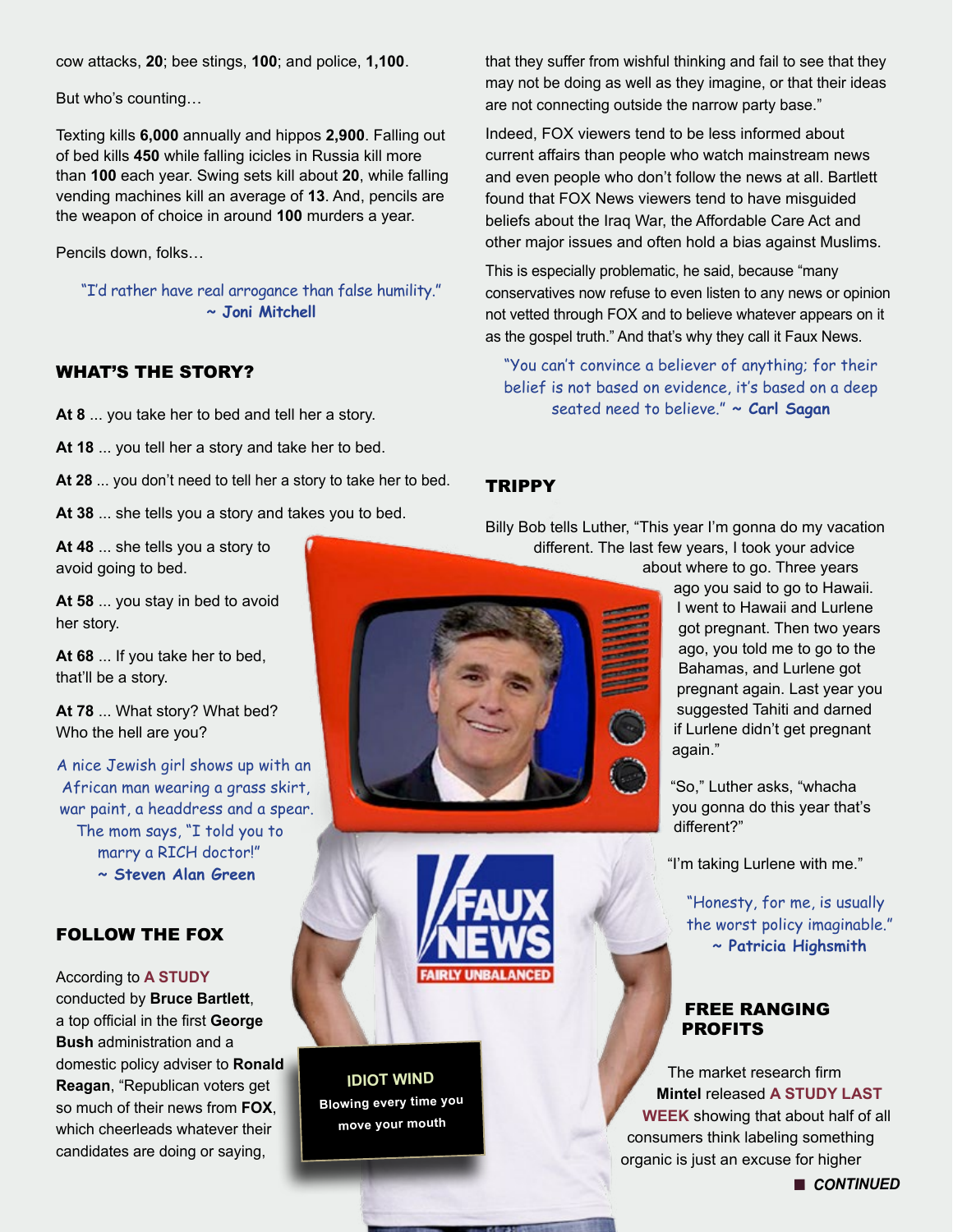charges, and does not necessarily mean there's more health and nutrition benefits.

According to *Consumer Reports*, although pesticide content can be higher with conventional produce, it's still at safe levels. What people are paying more for is the

**WHOLE WHEAT** 

**FLAKES** 

emotional satisfaction of thinking they're improving themselves and the environment. Yet the **Mayo Clinic** reports that "organically and conventionally produced foodstuffs are not significantly different in their nutrient content."

So-called "natural foods" are a completely different matter, however, because according to the **Food and Drug Administration**, there is no legal definition for the term "natural or its derivatives." And although the FDA says natural foods should have no artificial ingredients, there's no law to that effect.

"What's more important is simply eating fruits and vegetables," UC Davis Director of Sports Nutrition **Liz Applegate** concludes, "No matter how they were grown."

"A truth-ache is what we feel when we encounter a painful fact." **~ Phil's Phunny Phacts**

#### JUST ASKING

A little girl asked her mother, "How did the human race come about?" and the Mother answered, "God made Adam and Eve; they had children, and so all mankind was made."

A few days later, the little girl asked her father the same question. The father answered, "Many years ago there were monkeys, and we developed from them."

Confused, the little girl returns to her mother and says, "Mom, how is it possible that you told me that the human race was created by God, and Papa says we developed from monkeys?"

The Mother answers, "Well, dear, it is very simple. I told you about the origin of my side of the family, and your father told you about his."

> The first athlete to appear on a Wheaties cereal box was Jack Armstrong – a fictional radio series character. **~ Phil's Phunny Phacts**

#### DEAR GOD

**EXECUTIVE 1999** 

Jack armstrong.

**WHEATIES** 

The Breakfast of Champions

**READY** 70 EAI

Whether a person attends religious services regularly is among the strongest predictors of how he or she will vote, with traditional religion strongly tied to the white Republicans; but opposition to same-sex marriage on the part of Conservatives "is turning off many people from Christianity" according to **Pitzer College** sociology professor **Phil Zuckerman**, who represents a growing backlash against the

> linking of religion and politics.

For the first time in U.S. history, in a report by the nonpartisan **Pew Research Center**, slightly more than half of Americans from 18-33 call themselves Christian compared with roughly 80% in the Baby Boom generation, and older folks and Millennials are growing less religious as they age.

The survey questioned 35,071 adults and found the U.S. still far more religious than most other economically advanced countries, although today almost a quarter of Americans now describe themselves as agnostic,

atheist or "nothing in particular," and at 28%, "unaffiliated" is now the largest category compared with 23% Catholic, 22% evangelical Protestants and 11% mainline Protestants, while about 2% identify themselves as Jewish, and less than 1% practice Islam, Hinduism and Buddhism.

So, as distilled from a report by **David Lauter** and